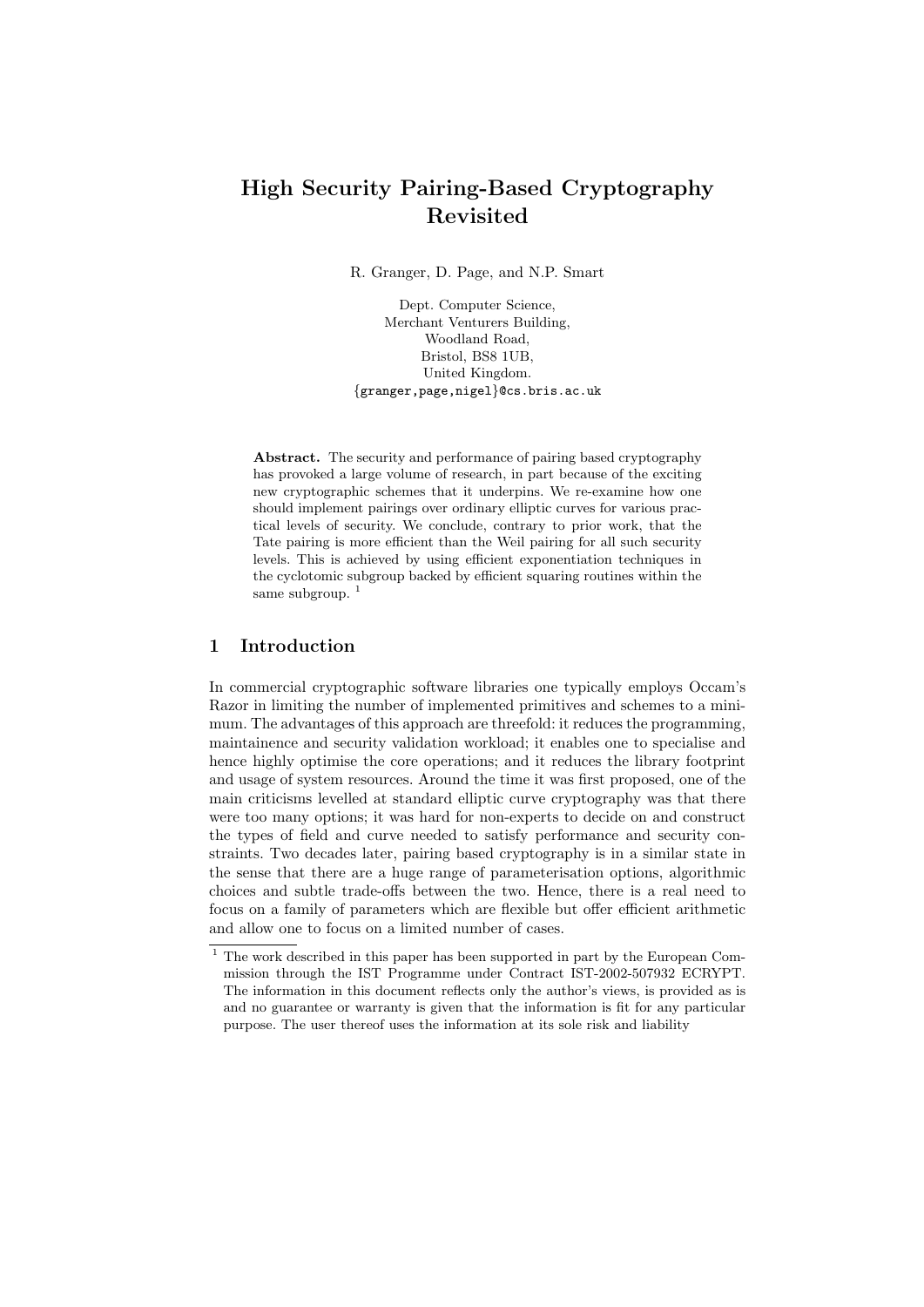Generally speaking, a pairing is a non-degenerate bilinear map

$$
t:\mathbb{G}_1\times\mathbb{G}_2\longrightarrow\mathbb{G}_T.
$$

Here we assume this pairing takes the concrete form

$$
\hat{t}: E(\mathbb{F}_p) \times \overline{E}(\mathbb{F}_{p^{k/2}}) \longrightarrow \mathbb{F}_{p^k}^{\times}
$$

where  $\overline{E}$  is the quadratic twist of an elliptic curve E defined over  $\mathbb{F}_{p^{k/2}}$ . We restrict our attention to the case of ordinary elliptic curves and assume that  $\#E(\mathbb{F}_p)$  is divisible by a large prime n which also divides  $p^k - 1$  i.e., n is the order of the subgroups on which the pairing based protocols will be based. We let the respective subgroups of order  $n$  of the three groups involved be denoted  $\mathbb{G}_1\mathbb{G}_2$  and  $\mathbb{G}_T$  as is common in various papers on the subject.

Koblitz and Menezes [10] introduced the concept of pairing friendly fields. These are Kummer extensions of  $\mathbb{F}_p$  defined by the polynomial

$$
f(X) = X^k + f_0
$$

for a values of  $p \equiv 1 \pmod{12}$  and  $k = 2^i 3^j$ . Generally one assumes that k is even, which aids in efficiency due to the well known denominator elimination trick. Following [10] we particularly focus on the cases  $k = 6, 12$  and 24. We let  $f(\theta) = 0$  and define  $\mathbb{F}_{p^k} = \mathbb{F}_p[\theta]$ . Many protocols based on pairings perform arithmetic in the cyclotomic subgroup of  $\mathbb{F}_{p^k}^{\times}$ , which is the subgroup of order  $\Phi_k(p)$ . We denote this subgroup by  $G_{\Phi_k(p)}$ ; the group  $\mathbb{G}_T$  in the pairing above is contained in  $G_{\Phi_k(p)}$ . Hence if one is to implement pairing based protocols efficiently with such fields then one needs to be able to implement arithmetic efficiently.

The conclusion of [10] is that for high security levels the Weil pairing is to be preferred over the Tate pairing. The main result of this paper is that by optimising the exponentiation method used in the Tate pairing calculation one can in fact conclude the opposite: that in all cases the Tate pairing is the more efficient algorithm for all practical security levels.

In addition, we also look at efficient arithmetic in the group  $G_{\Phi_k(p)}$  which will speed up both the Tate pairing and various protocols. This is inspired by work of Lenstra and Stam [14, 15] who introduce such efficient arithmetic in a specific family of finite fields of degree six, which are different from the pairing friendly fields. In particular, by restricting to  $k = 6$  Lenstra and Stam present algorithms for arithmetic in the cyclotomic extension of  $\mathbb{F}_p$  defined by the polynomial

$$
g(X) = X^6 + X^3 + 1
$$

when  $p \equiv 2$  or 5 (mod 9). We shall call such constructions cyclotomic fields of degree 6 in this paper. Lenstra and Stam present efficient squaring routines both for the finite field  $\mathbb{F}_{p^6}$  and for the cyclotomic subgroup  $G_{\Phi_6(p)}$  of order  $\Phi_6(p)$ , again  $\mathbb{G}_T$  is contained in  $G_{\Phi_6(p)}$ . We let  $g(\zeta) = 0$  and define  $\mathbb{F}_{p^6}$ , in this case, by  $\mathbb{F}_p[\zeta]$ . We shall describe how the use of cyclotomic fields, as opposed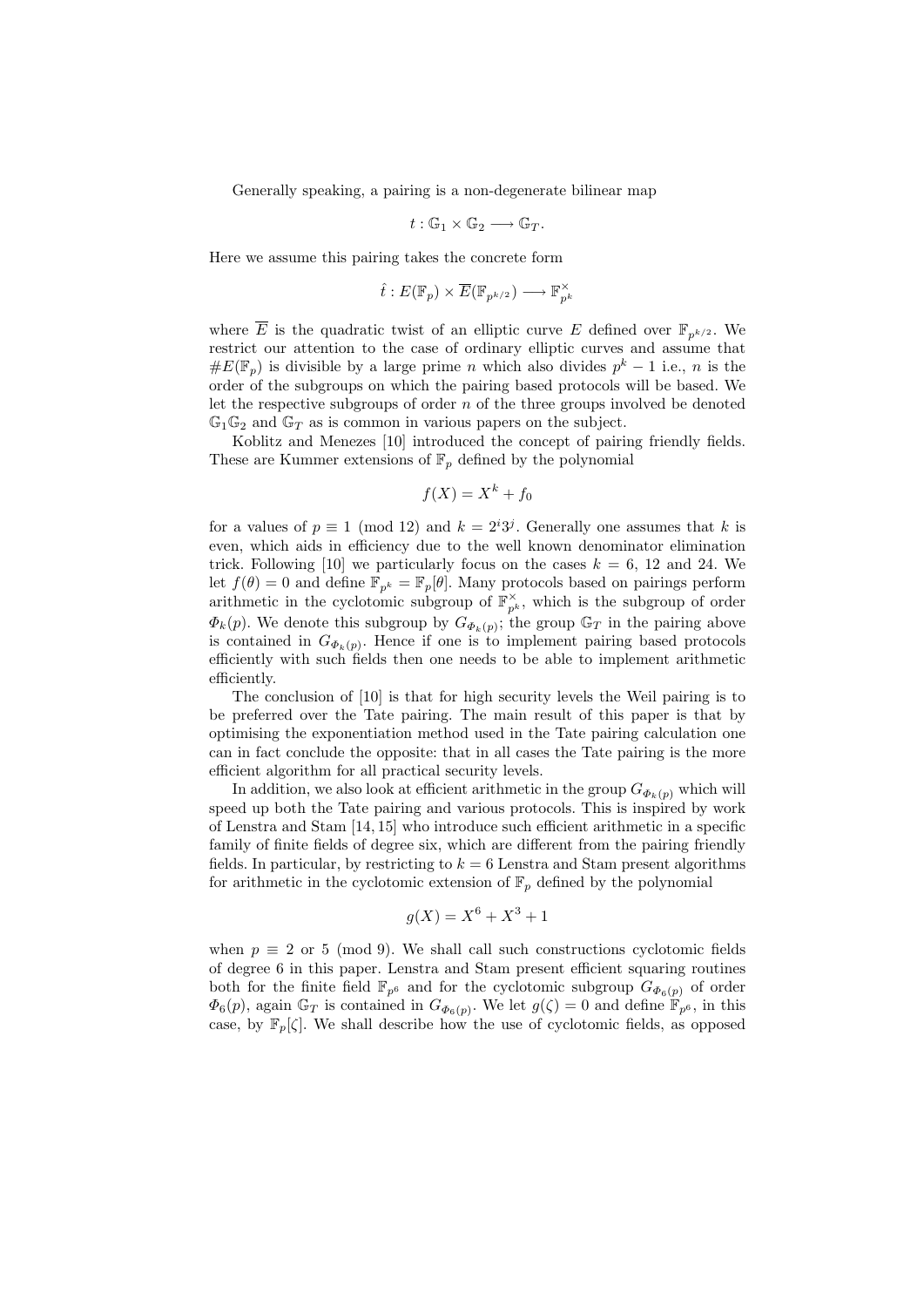to the pairing friendly fields, can provide more efficient pairing algorithms when  $k = 6$ . We present an analogue of these results for pairing friendly fields which provides some efficiency improvement, but not as much as that achieved by Lenstra and Stam for cyclotomic fields of degree six. We leave it as an open research problem to generalise the results of Lenstra and Stam to cyclotomic fields of degree different from six. The only generalisation known is for fields of degree  $6 \cdot 5^m$  [8], for which Lenstra and Stam's technique trivially applies.

The paper is organised as follows. In Section 2 we recap on the most efficient field arithmetic known for the two cases of finite fields mentioned above. In Section 3 we briefly recap on some standard formulae for the cost of elliptic curve operations. In Section 4 we recap on the model for estimating the cost pairings which was proposed by Koblitz and Menezes. Then in Section 5 we detail the implications of this model for our choice of finite fields.

#### 2 Finite Field Operations

We let  $m, \overline{M}, M$  (resp. s,  $\overline{S}, S$ ) denote the time for multiplication (resp. squaring) in the fields  $\mathbb{F}_p, \mathbb{F}_{p^{k/2}}$  and  $\mathbb{F}_{p^k}$ . In our analysis we shall assume that addition operations are cheap, however in a practical implementation for certain bit sizes the operation counts and algorithm choices we give may not be optimal due to this simplifying assumption.

We first note that if one is computing products (resp. squares) of polynomials of degree  $2^{i}3^{j}-1$  over  $\mathbb{F}_{p}$  then using the Karatsuba and Toom-Cook methods for multiplication and squaring this requires  $v(k)$  multiplications (resp. squarings) in the field  $\mathbb{F}_p$ , where  $v(k) = 3^i 5^j$ .

#### 2.1 Pairing Friendly Fields

As before we let  $k = 2^{i}3^{j} \geq 6$ , let p denote a prime congruent to 1 modulo 12 and modulo k and define  $\mathbb{F}_{p^k}$  via the polynomial  $f(X) = X^k + f_0$ . We assume throughout that  $f_0$  has been chosen so that multiplication by  $f_0$  can be performed quickly by simple additions rather than a full multiplication. Arithmetic in the subfield  $\mathbb{F}_{n^{k/2}}$  is performed using the polynomial  $X^{k/2}+f_0$ , and mapping between the two representations is relatively straightforward.

The best algorithms for multiplication and squaring in  $\mathbb{F}_{p^k}$  and  $\mathbb{F}_{p^{k/2}}$  are the standard ones based on Karatsuba and Toom-Cook. Hence, in this case we obtain

$$
\overline{M} = M/3 \quad \overline{S} = S/3
$$

and

$$
M \approx v(k)m \quad S \approx v(k)s
$$

where  $v(k) = 3^i 5^j$ .

Inversion in the field  $\mathbb{F}_{p^k}$  is computed by reduction to inversion in the subfield  $\mathbb{F}_{p^{k/2}}$ . If we let  $\alpha = \sum_{i=0}^{k-1} a_i \theta^i \in \mathbb{F}_{p^k}$  then we can write

$$
\alpha=\alpha_0+\alpha_1\theta
$$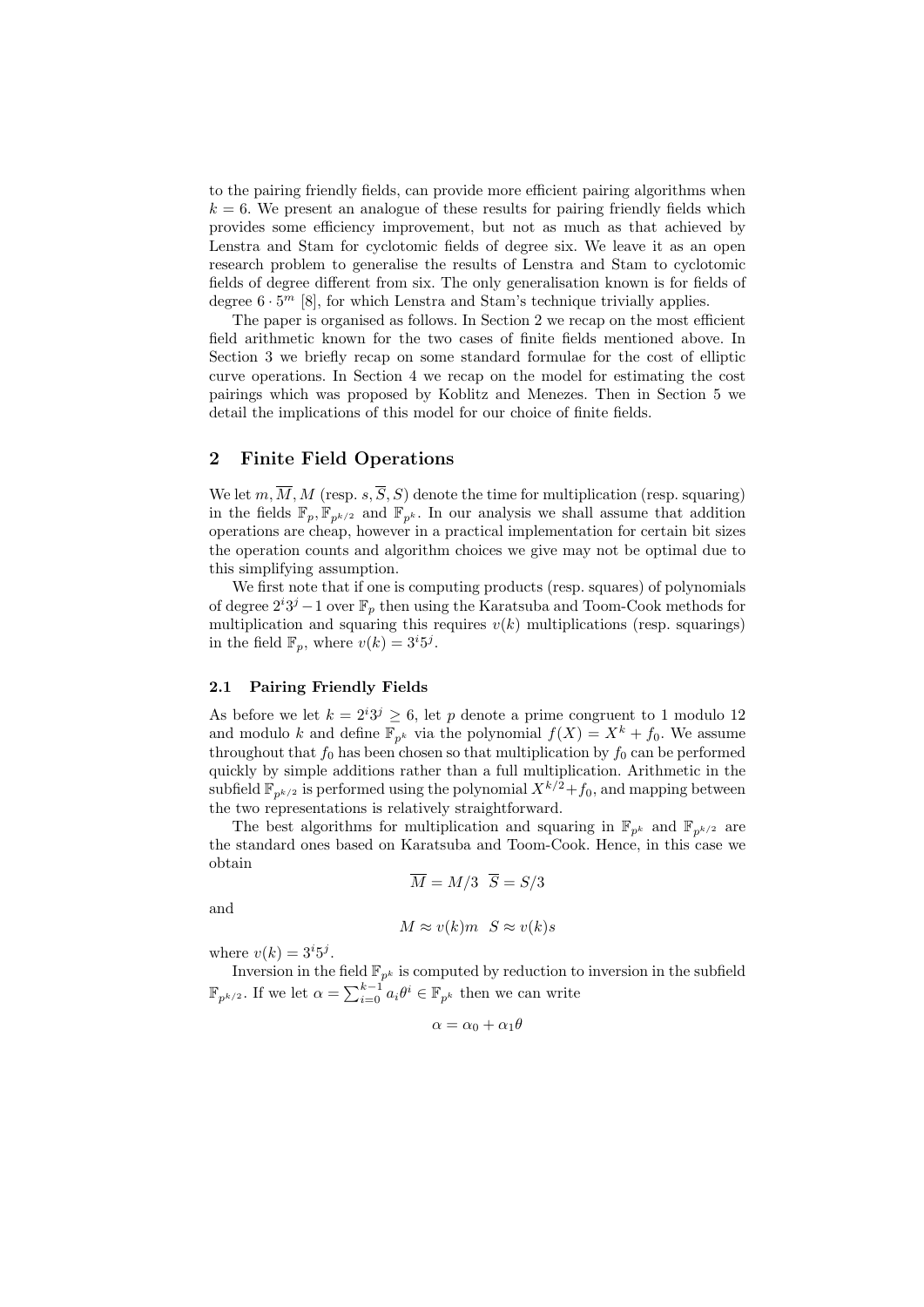where  $\alpha_0, \alpha_1 \in \mathbb{F}_{p^{k/2}}$  and are given by

$$
\alpha_0 = \sum_{i=0}^{k/2-1} a_{2i} \theta^{2i} \text{ and } \alpha_1 = \sum_{i=0}^{k/2-1} a_{2i+1} \theta^{2i}.
$$

We can thus compute

$$
\Delta = \alpha_0^2 - \theta^2 \alpha_1^2,
$$

and

$$
\alpha^{-1} = \frac{\alpha_0 - \alpha_1 \theta}{\Delta}.
$$

Inversion in  $\mathbb{F}_{p^k}$  is therefore accomplished using two squarings, one inversion, and two multiplications in  $\mathbb{F}_{p^{k/2}}$ . Similarly, using the same idea one can reduce inversion in a cubic extension to three squarings, eleven multiplications and one inversion in the base field [9]. Iterating down through the subfields, for pairingfriendly fields inversion can thus be performed with just one inversion in  $\mathbb{F}_p$ , and a handful of multiplications. We summarize these costs, for the extensions which will interest us,

$$
\begin{array}{ll} I_2=2s+2m+\iota, & I_3=3s+11m+\iota, \\ I_4=8s+8m+\iota, & I_6=13s+35m+\iota, \\ I_8=26s+26m+\iota, & I_{12}=43s+51m+\iota, \\ I_{24}=133s+141m+\iota. \end{array}
$$

where  $I_t$  denotes the cost of inversion in  $\mathbb{F}_{p^t}$  and  $\iota$  denotes the cost of inversion in  $\mathbb{F}_p$ .

The Frobenius operation in pairing friendly fields is also efficiently computed as follows. If we define  $\mathbb{F}_{p^k} = \mathbb{F}_p[\theta]/(f(\theta))$  then the Frobenius operation on the polynomial generator  $\theta$  can be easily determined via

$$
\theta^p = \theta^{k(p-1)/k+1} = (-f_0)^{(p-1)/k} \theta.
$$

For later use we let  $g = (-f_0)^{(p-1)/k} \in \mathbb{F}_p$  hence  $\theta^p = g \cdot \theta$ . Also now note that powers of the Frobenius operation are also easy to compute via

$$
\theta^{p^i} = g^i \cdot \theta.
$$

We also note that since k is even and  $-f_0$  is a quadratic non-residue that we have

$$
g^{k/2} = (-f_0)^{(p-1)/2} = -1.
$$

In summary we conclude the operation counts for the various cases are as follows:

|  | $\mathbb{F}_{p^{k/2}}$ | $\mathbb{F}_{n^k}$                                                      |  |  |
|--|------------------------|-------------------------------------------------------------------------|--|--|
|  |                        | $k \left[ \text{Mul}   \text{Sqr}   \text{ Mul}   \text{Sqr}   \right]$ |  |  |
|  |                        | $6 \mid 5m \mid 5s \mid 15m \mid 15s \mid$                              |  |  |
|  |                        | 12 15m 15s 45m 45s                                                      |  |  |
|  |                        | 24 45m 45s 135m 135s                                                    |  |  |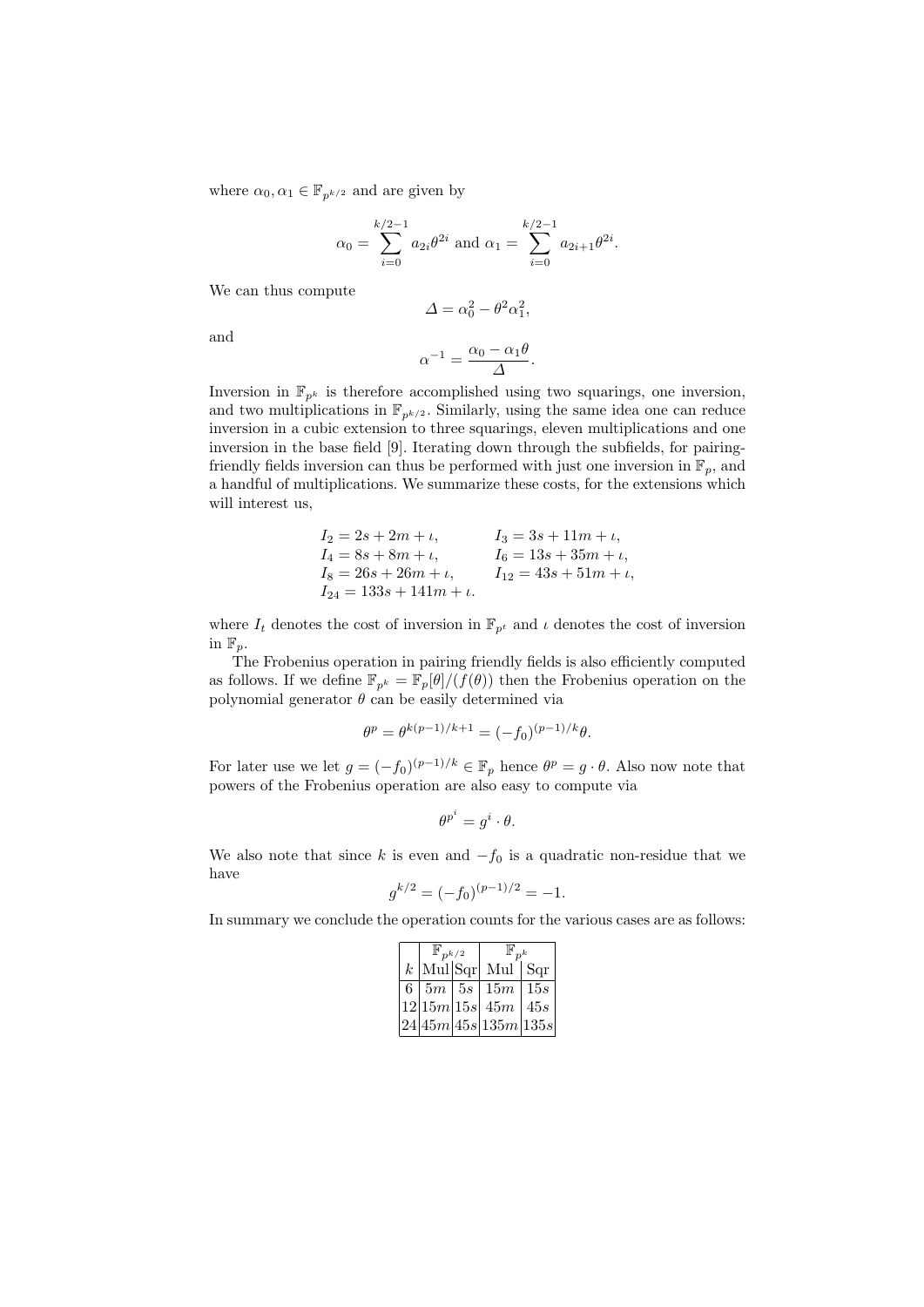We now turn to the case of arithmetic in the subgroup  $G_{\Phi_k(p)}$ . For this subgroup we have that inversion comes for free. Let  $\alpha \in G_{\Phi_k(p)}$ , then since  $\Phi_k(p)$  divides  $p^{k/2}+1$  we have that

$$
\alpha^{-1} = \alpha^{p^{k/2}}.
$$

This leads to an inversion operation which can be performed using only  $k/2$ negations in  $\mathbb{F}_{p^k}$ .

We can also improve the performance of squaring in this subgroup using a trick originally proposed by Lenstra and Stam [14, 15] in the context of finite extension fields defined by cyclotomic polynomials of degree 6. We first define

$$
\alpha = \sum_{i=0}^{k-1} a_i \theta^i
$$

where we now think of the coefficients  $a_i$  as variables. We then compute symbolically  $\alpha^{p^{k/3}}$  and  $\alpha^{p^{k/6}}$ . One can then derive a set of equations defining the elements of the group  $G_{\Phi_k(p)}$  via

$$
\alpha^{p^{k/3}} \cdot \alpha - \alpha^{p^{k/6}} = \sum_{i=0}^{k-1} v_i \theta^i.
$$

The variety defined by  $v_0 = v_1 = \cdots = v_{k-1} = 0$  defines the set of elements of  $G_{\Phi_k(p)}$ . This follows since

$$
\Phi_t(X) = X^{k/3} - X^{k/6} + 1
$$

for all values of  $k$  arising in pairing friendly fields. As an example for the case  $k = 6$  we obtain the set of equations

$$
v_0 = -a_0 + a_0^2 + f_0 a_5 a_1 - f_0 a_3^2 + f_0 a_2 a_4,
$$
  
\n
$$
v_1 = g \cdot (-a_1 + 2f_0 a_5 a_2 - f_0 a_3 a_4 + a_0 a_1),
$$
  
\n
$$
v_2 = (1 - g) \cdot (a_2 - a_1^2 + a_0 a_2 - f_0 a_5 a_3 + f_0 a_4^2),
$$
  
\n
$$
v_3 = a_3 + 2a_0 a_3 - a_2 a_1 + f_0 a_5 a_4,
$$
  
\n
$$
v_4 = g \cdot (a_0 a_4 + f_0 a_5^2 + a_3 a_1 - a_2^2 + a_4),
$$
  
\n
$$
v_5 = (1 - g) \cdot (-a_5 + a_0 a_5 - 2a_4 a_1 + a_3 a_2).
$$

Note that for any  $k \times k$  matrix  $\Gamma$  that

$$
\alpha^2 = \alpha^2 + b \cdot (\Gamma \cdot v^t),
$$

where  $b = (1, \theta, \theta^2, \dots, \theta^{k-1})$  and  $v = (v_0, v_1, \dots, v_{k-1})$ . Hence, to find different forms of the squaring operation we simply need to select a matrix  $\Gamma$  which produces equations for squaring which are efficient.

A choice for  $\Gamma$  which seems to work well for  $k = 6, 12$  and 24 is to set  $\Gamma = \text{diag}(d_1, d_2, d_3, d_1, d_2, d_3, \ldots, d_1, d_2, d_3)$  where

$$
d_1 = 2
$$
,  $d_2 = 2g^{k/6} - 2$ ,  $d_3 = -2g^{k/6}$ .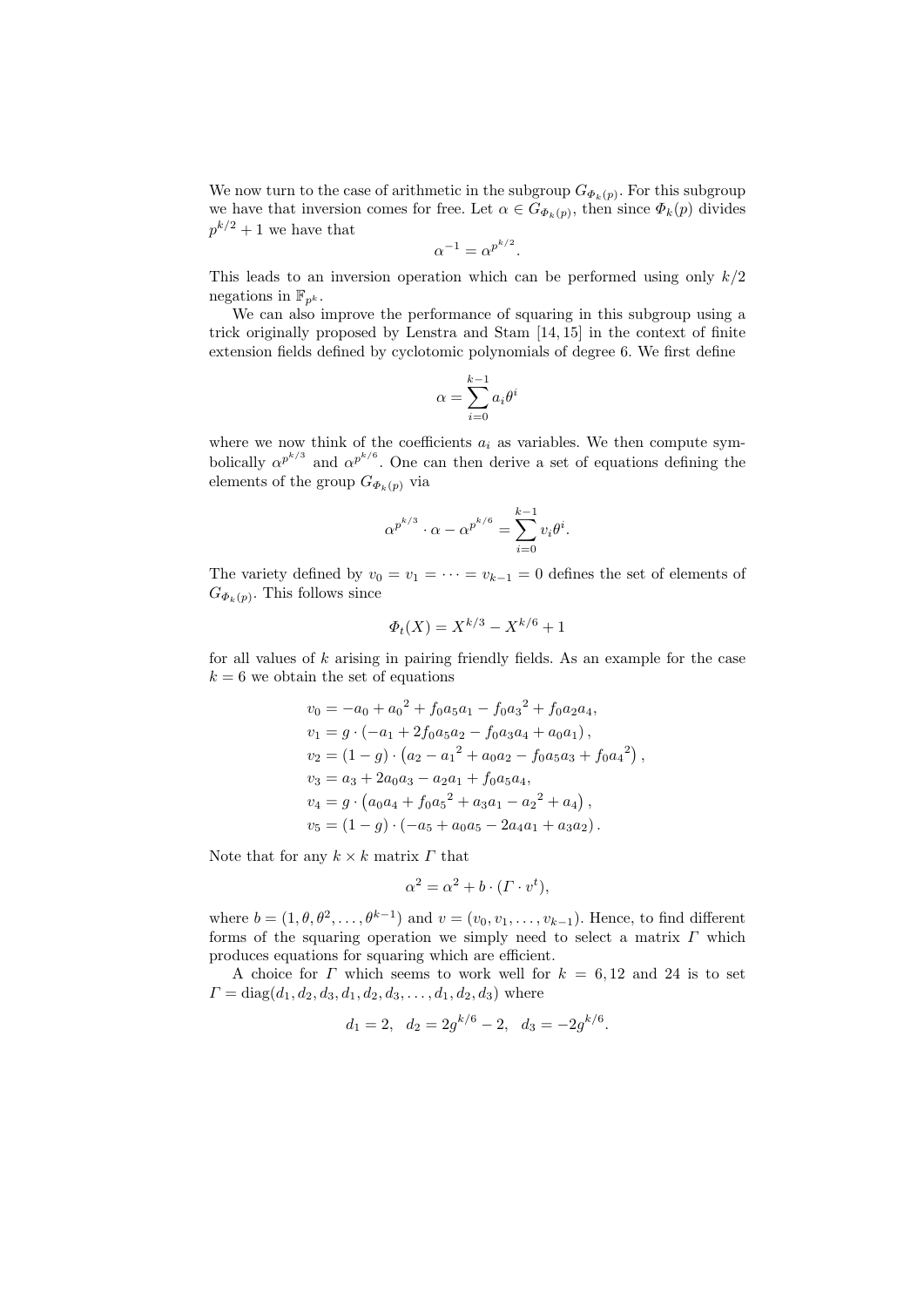In this case for  $k = 6$  we obtain the following formulae for squaring, if  $\beta =$  $\sum_{i=0}^{5} b_i \theta^i = \alpha^2$ ,

$$
b_0 = -3 f_0 a_3^2 + 3 a_0^2 - 2 a_0,
$$
  
\n
$$
b_1 = -6 f_0 a_5 a_2 + 2 a_1,
$$
  
\n
$$
b_2 = -3 f_0 a_4^2 + 3 a_1^2 - 2 a_2,
$$
  
\n
$$
b_3 = 6 a_0 a_3 + 2 a_3,
$$
  
\n
$$
b_4 = 3 a_2^2 - 3 f_0 a_5^2 - 2 a_4,
$$
  
\n
$$
b_5 = 6 a_4 a_1 + 2 a_5.
$$

The formulae for  $k = 12$  and  $k = 24$  can be found in the Appendix.

Ignoring multiplication by  $f_0$  and by small constants we then derive the following table detailing the comparative cost of squaring in both  $\mathbb{F}_{p^k}$  and the subgroup  $G_{\Phi_k(p)}$ .

| k. | $\mathbb{F}_{p^k}$ | $G_{\Phi_k(p)}$     |
|----|--------------------|---------------------|
| 6  | $\vert$ 15s        | $6s+3m$             |
|    |                    | $12 45s\ 12s+18m $  |
|    |                    | $24 135s\;24s+84m $ |

Hence, we see that we have a significant improvement in the squaring operation for the subgroup  $G_{\Phi_k(p)}$  although this improvement decreases as k increases.

#### 2.2 Cyclotomic Fields of Degree 6

We recap on the techniques of [14, 15] for the finite fields  $\mathbb{F}_p[\zeta]$ , with  $p \equiv 2$ (mod 9). Elements in  $\mathbb{F}_{p^6}$  are represented in the basis  $\{\zeta, \zeta^2, \zeta^3, \zeta^4, \zeta^5, \zeta^6\}$ . Using this representation multiplication in  $\mathbb{F}_{p^6}$  can be performed using 15 multiplications in  $\mathbb{F}_p$  (note that [14] gives the figure as 18 multiplications as the paper only considers Karatsuba and not Toom-Cook multiplication).

Squaring can be performed more efficiently using the fact that if we write  $\alpha = \alpha_0 \zeta + \alpha_1 \zeta_4$ , where  $\alpha_i$  are polynomials in  $\zeta$  of degree at most two, then one has

$$
\alpha^2 = (\alpha_0 - \alpha_1)(\alpha_0 + \alpha_1)\zeta^2 + (2\alpha_0 - \alpha_1)\alpha_1\zeta^5.
$$

Since, the  $\alpha_i$  are of degree at most two this above formulae requires 10 multiplication in  $\mathbb{F}_p$  to perform a squaring operation in  $\mathbb{F}_{p^6}$ .

Arithmetic in the subfield  $\mathbb{F}_{p^3}$  is performed as in [9]. We set  $\psi = \zeta + \zeta^{-1}$  and define  $\mathbb{F}_{p^3} = \mathbb{F}_p[\psi]$ . As a basis for  $\mathbb{F}_{p^3}$  we take  $\{1, \psi, \psi^2 - 2\}$ . Via Toom-Cook multiplication (resp. squaring) requires 5 multiplications (resp. squares) in  $\mathbb{F}_p$ . As noted in Section 2.1 inversion in  $\mathbb{F}_{p^3}$  can be performed in 11 multiplications in  $\mathbb{F}_p$  and one inversion in  $\mathbb{F}_p$ .

Using this subfield inversion an inversion operation can be defined for  $\mathbb{F}_{p^6}$ . This inversion is carried out, in the language of [9], by mapping our  $\mathbb{F}_{p^6}$  element to the representation  $F_2$  and then performing the inversion in that representation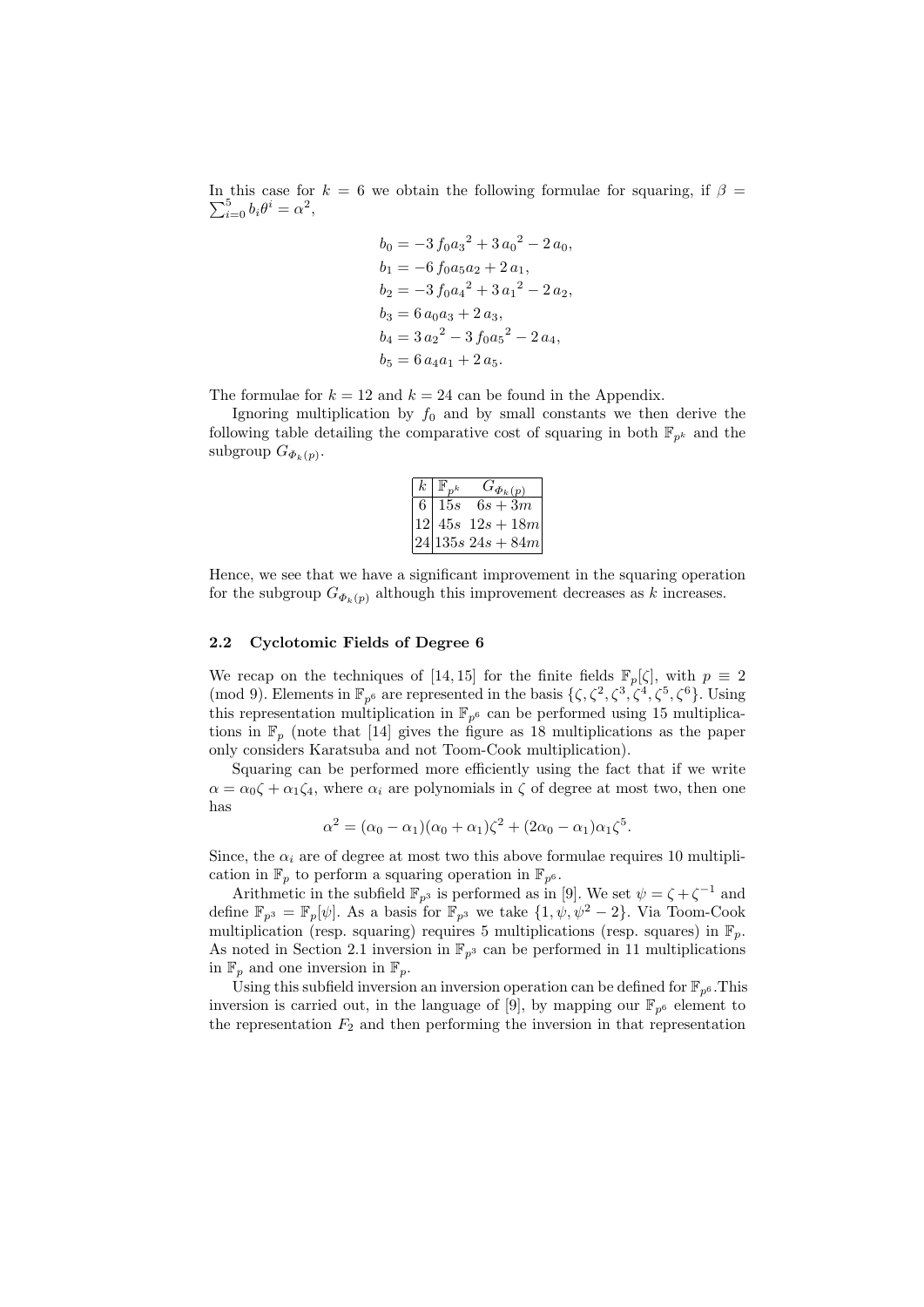and then mapping back to our representation. The conversion between representations requires four  $\mathbb{F}_p$  multiplications, whilst the inversion in the  $F_2$  representation requires  $4\overline{S}$  plus application of the inversion in  $\mathbb{F}_{p^3}$ . Hence, requiring a total of 26 multiplications in  $\mathbb{F}_p$  and one inversion in  $\mathbb{F}_p$ .

We now turn to the subgroup  $G_{\Phi_6(p)}$ . As before, inversion comes for free via the operation of the Frobenius map. Multiplication is performed just as for the full finite field, however squaring can be performed significantly faster using the equations contained in [14, 15]. If we let  $\alpha = \sum_{i=0}^{5} a_i \zeta^{i+1} \in G_{\Phi_6(p)}$  and set  $\beta = \sum_{i=0}^{5} b_i \zeta^{i+1} = \alpha^2$  then we have

```
b_0 = 2a_1 + 3a_4(a_4 - 2a_1),b_1 = 2a_0 + 3(a_0 + a_3)(a_0 - a_3),b_2 = -2a_5 + 3a_5(a_5 - 2a_2),b_3 = 2(a_1 - a_4) + 3a_1(a_1 - 2a_4),b_4 = 2(a_0 - a_3) + 3a_3(2a_0 - a_3),b_5 = -2a_2 + 3a_2(a_2 - 2a_5).
```
Hence, squaring requires six  $\mathbb{F}_p$  multiplications. The operation counts for the various cases are as summarised by the following table:

|  |  |                                                                                 |  | $G_{\Phi_6(p)}$ |  |  |
|--|--|---------------------------------------------------------------------------------|--|-----------------|--|--|
|  |  | $\vert$ Mul $\vert$ Sqr $\vert$ Mul $\vert$ Sqr $\vert$ Mul $\vert$ Sqr $\vert$ |  |                 |  |  |
|  |  | $5m   5m   15m   \overline{10m}   15m   6m$                                     |  |                 |  |  |

#### 2.3 Exponentiation in  $G_{\Phi_k(p)}$

Finally, we address the issue of exponentiation, by an exponent  $e$ , of elements in the cyclotomic subgroup  $G_{\Phi_k(p)}$  of  $\mathbb{F}_{p^k}^{\times}$  which has order divisible by n. Using Lucas sequences [13] this can be accomplished in time

$$
C_{\text{Luc}}(e) = (\overline{M} + \overline{S}) \log_2 e.
$$

However, one could also use exponentiation via standard signed sliding window methods [4] since inversion is cheap in  $G_{\Phi_k(p)}$ . If  $e \leq p$  then the best way to perform the exponentiation, using windows of width at least  $r$ , will take time

$$
C_{SSW}(e) = \overline{\overline{S}}(1 + \log_2 e) + M\left(\frac{\log_2 e}{r+2} + (2^{r-2} - 1)\right)
$$

where  $\overline{S}$  denotes the time needed to perform a squaring operation in  $G_{\Phi_k(p)}$ . We also need to store  $2^{r-2}$  elements during the exponentiation algorithm.

When  $e \geq p$ , as is the case in the final powering of the algorithm to compute the Tate pairing, one uses the fact that we can perform the Frobenius operation on  $G_{\Phi_k(p)}$  for free. Thus we write e in base p, and perform a simultaneous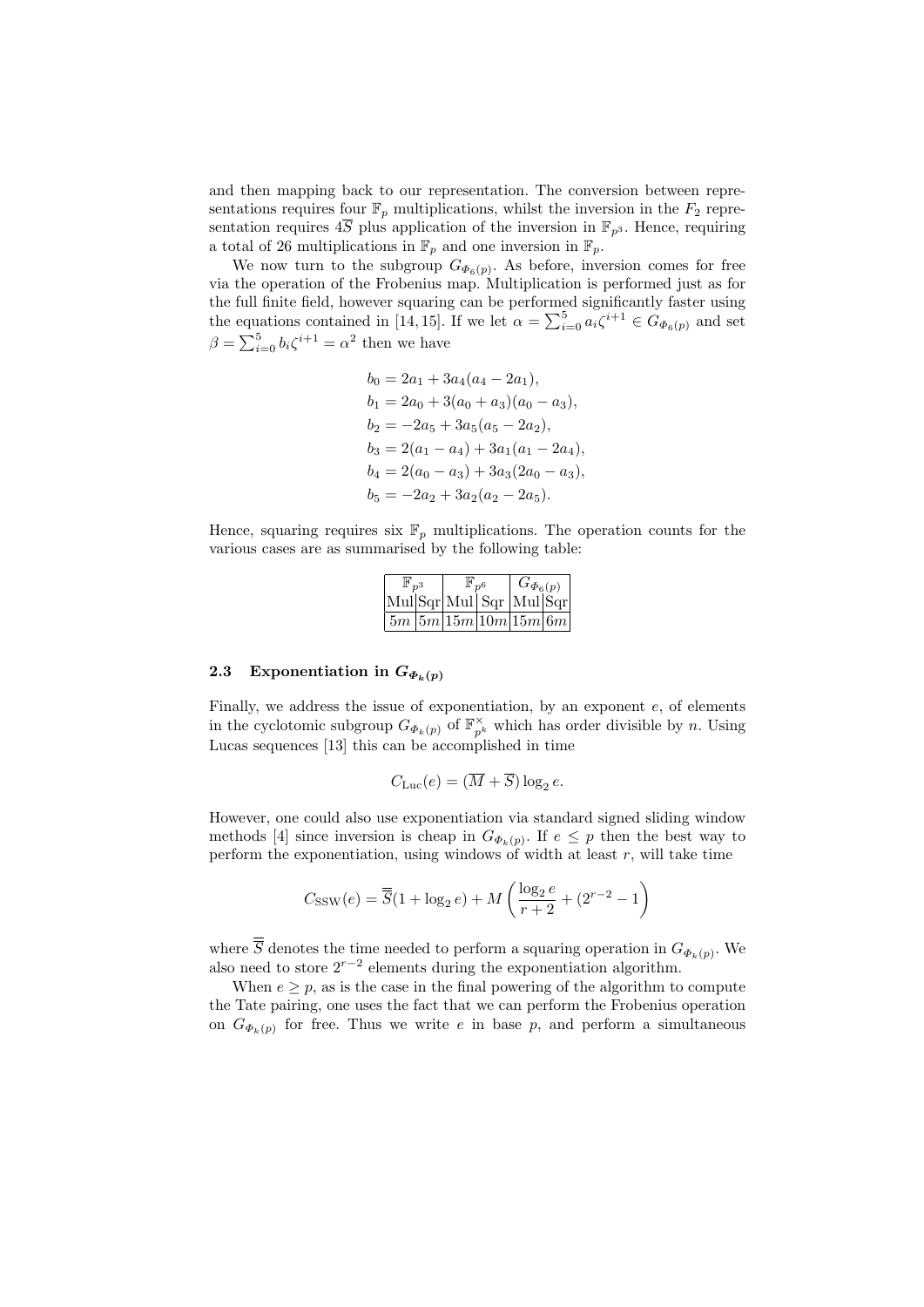exponentiation. Using the techniques of Avanzi [1], we can estimate the time needed to perform such a multi-exponentiation by

$$
C_{\text{bigSSW}}(e) = (d + \log_2 p)\overline{\overline{S}} + \left(d(2^{r-1} - 1) + \frac{\log_2 e}{r+2} - 1\right)M
$$

using windows of width r, where  $d = \lceil \log_2 e / \log_2 p \rceil$ . The precomputation storage can be reduced using techniques described in [2].

Note that for  $k = 6$  one can also use XTR [11, 16] to gain a slight efficiency advantage over these methods if this is desirable [9], at a cost of altering particular protocols accordingly since multiplication is not straightforward in this case. For  $k = 12$  and 24, one can also employ XTR defined over  $\mathbb{F}_{p^2}$  and  $\mathbb{F}_{p^4}$  respectively [12], however further work is required to determine if arithmetic can be made as efficient as in the original scheme for cases of interest in pairing-based cryptography.

## 3 Elliptic Curve Operations

In pairing based protocols we also need to conduct elliptic curve group operations. These are either on the main base curve  $E(\mathbb{F}_p)$ , or on the twisted curve  $\overline{E}(\mathbb{F}_{n^{k/2}})$ . We assume these curves take the form

$$
E(\mathbb{F}_p): Y^2 = X^3 - 3X + B
$$

and

$$
\overline{E}(\mathbb{F}_{p^{k/2}}): \chi Y^2 = X^3 - 3X + B
$$

where  $\chi$  is a quadratic non-residue in  $\mathbb{F}_{p^{k/2}}$  for which multiplication by  $\chi$  is for free. Whether one should use affine or standard Jacobian projective coordinates are used, depends on the ratio  $\iota/m$  and on the size of the  $k/2$ . It turns out that in some instances arithmetic in  $\overline{E}(\mathbb{F}_{p^{k/2}})$  is better performed in affine coordinates. The various point addition and doubling times are summarized in the following table.

|                                                                  | $E(\mathbb{F}_p)$ | $\overline{E}(\mathbb{F}_{p^{k/2}})$ |                                                                                                                       |  |
|------------------------------------------------------------------|-------------------|--------------------------------------|-----------------------------------------------------------------------------------------------------------------------|--|
|                                                                  |                   | Projective                           | Affine                                                                                                                |  |
| Addition $(A)$                                                   |                   |                                      | $ 12m+4s 12\overline{M}+4\overline{S} 2\overline{M}+1\overline{S}+I_{k/2} $                                           |  |
| Mixed Addition $(A_M)$ $8m + 3s$ $8\overline{M} + 3\overline{S}$ |                   |                                      |                                                                                                                       |  |
| Doubling $(D)$                                                   |                   |                                      | $4m+4s\left[\right.4\overline{M}+4\overline{S}\left.\right.\left\vert 2\overline{M}+2\overline{S}+I_{k/2}\right\vert$ |  |

We assume that exponentiation is performed via a signed sliding window method and mixed/affine addition

$$
EC_{SSW}(e) = D(1 + \log_2 e) + A_M \left( \frac{\log_2 e}{r+2} + 2^{r-2} - 1 \right).
$$

where the exact optimal choice for  $r$  depends on the size of  $e$ .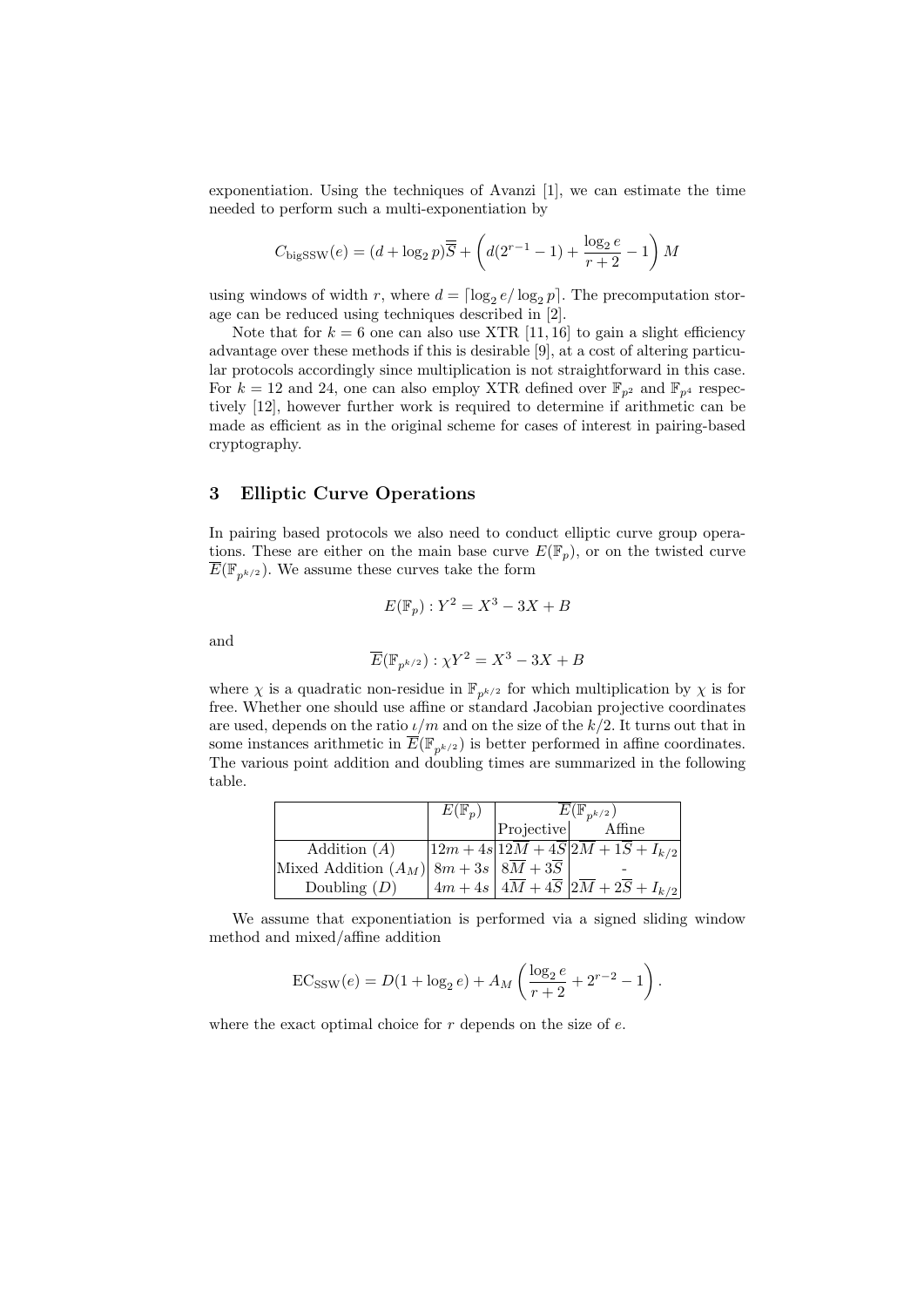In some instances we wish to multiply by a random element in  $\mathbb{Z}_n$ , however in other instances (for example in the MapToPoint operation within the Boneh– Franklin encryption scheme [5]) we need to multiply by the cofactor. If we let  $\log_2 p = \rho \cdot \log_2 n$  then the quantity  $2^{\rho}$  measures how big the elliptic curve cofactor is for the curve  $E(\mathbb{F}_p)$ ; a similar measure for the twisted curve is  $(k\rho/2-1)\log_2 n$ .

#### 4 Application to Pairing Based Cryptography

In this section we wish to investigate the application of our techniques to pairing based cryptography in particular we focus on the case of non-supersingular curves of embedding degree  $k \geq 6$ . We follow the methodology of Koblitz and Menezes [10] which we recap on here, however we express our formulae in terms of total number of  $\mathbb{F}_p$  operations as opposed to operations per bit. This is because this enables us to compare our sliding windows method in a more accurate manner and to also compare how other components of the protocols are affected by the choice of field.

Following Koblitz and Menezes we look at the cost of computing a Full-Miller operation or a Miller-Lite operation. The cost of these two operations, assuming projective coordinates are used, is

$$
C_{\text{Full}} = (km + 4\overline{S} + 6\overline{M} + S + M) \log_2 n
$$
  
\n
$$
C_{\text{Like}} = (4s + (k + 7)m + S + M) \log_2 n.
$$

In some instances one can more easily compute the Full-Miller algorithm by using affine coordinates in the main loop. In this case the cost is given by

$$
C_{\text{Full}} = (2\overline{S} + 2\overline{M} + I_{k/2} + km + S + M)\log_2 n.
$$

In computing the Tate pairing one executes one Miller-Lite operation and then an exponentiation for an exponent given by  $\Phi_t(p)/n$  in the subgroup  $G_{\Phi_k(p)}$ . The bit length of  $\Phi_t(p)/n$  is estimated by

$$
\phi(k) \log_2 p - \log_2 n,
$$

which can be expressed as

$$
(\phi(k)\rho - 1)\log_2 n.
$$

Thus a Tate pairing computation requires time

$$
C_{\text{Tate}} = C_{\text{Luc}}(\Phi_t(p)/n) + C_{\text{Like}}
$$

or

$$
C_{\text{Tate}} = C_{\text{bigSSW}}(\Phi_t(p)/n) + C_{\text{Like}}.
$$

In both of the above formulae for the Tate pairing we have ignored the inversion needed to take the input of Miller-Lite into the subgroup  $G_{\Phi_k(p)}$ , this is consistent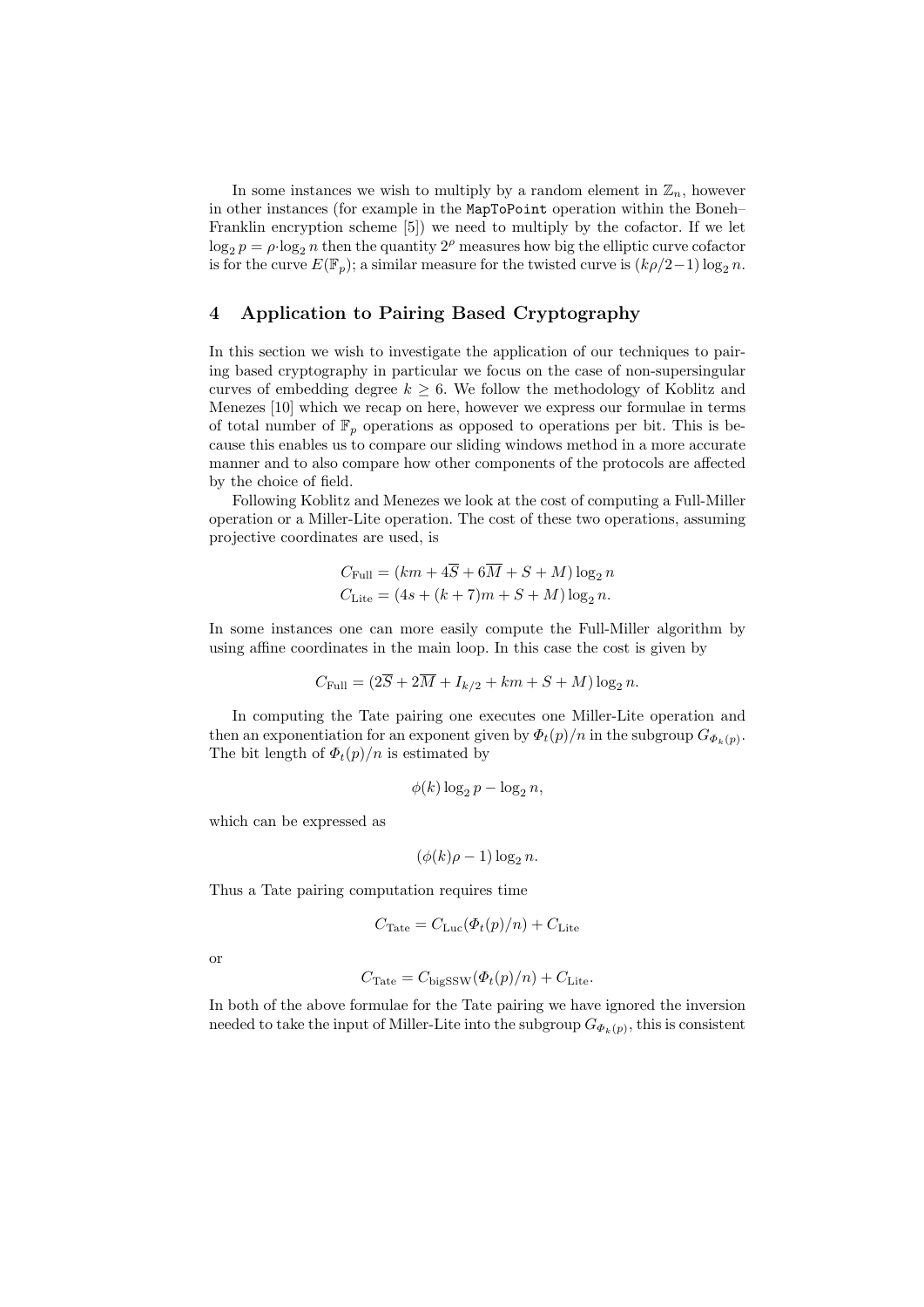with the analysis of Koblitz and Menezes but does slightly underestimate the cost in both cases.

The Weil pairing as pointed out by Koblitz and Menezes, could be more efficient, as it does not require an exponentiation by a large number. It requires time

$$
C_{\text{Weil}} = C_{\text{Like}} + C_{\text{Full}} + S.
$$

We shall show in all cases of cryptographic relevance that the Weil pairing is always slower than the Tate pairing.

#### 5 Results

In what follows we make the simplifying assumption that  $m \approx s$ . We wish to investigate what happens to pairing based protocols as the security level increases. We fix on the following parameter sizes to demonstrate the application of our model

|               | $ {\rm Case} $ Security $k \log_2 n \log_2 p$ |    |     |      |
|---------------|-----------------------------------------------|----|-----|------|
| A             | 80                                            | 6  | 160 | 160  |
| B             | 128                                           | 6  | 256 | 512  |
| $\mathcal{C}$ | 128                                           | 12 | 256 | 256  |
| D             | 192                                           | 6  | 384 | 1365 |
| E             | 192                                           | 12 | 384 | 683  |
| F             | 256                                           | 6  | 512 | 2560 |
| G             | 256                                           | 12 | 512 | 1280 |
| H             | 256                                           | 24 | 512 | 640  |

We do not discuss how such curves are generated, nor do we make use of special properties of the curves. For example when  $k = 12$  with current technology one can only achieve  $n \approx p$  by using the method of Barreto and Naehrig [3]. This results in curves with complex multiplication by  $D = -3$ , our analysis takes no account of the special optimizations which can be applied to such curves.

For each case we first present the operation counts, in terms of multiplications in  $\mathbb{F}_p$ , for the operations which do not appear to depend on the exact finite field we choose to use, namely the elliptic curve operations. We denote by  $(r)$ the size of the windows which produces the smallest operation count, the column n corresponds to exponentiation by a random integer of size  $n$ , whilst c corresponds to multiplication by the relevant cofactor. We limit window sizes to at most 9 bits, as otherwise the required look up table is likely to be prohibitively expensive. So as to get some idea about the relative merits of projective vs affine coordinates we made the assumption that  $\iota/m \approx 10$  and in the table if the best performance for a given parameter set was using affine coordinates with give the multiplication count for this curve and denote this by an  $(A)$ . We see that when  $k \geq 12$  that it may make sense to use affine coordinates for the arithmetic in  $\mathbb{G}_2$ .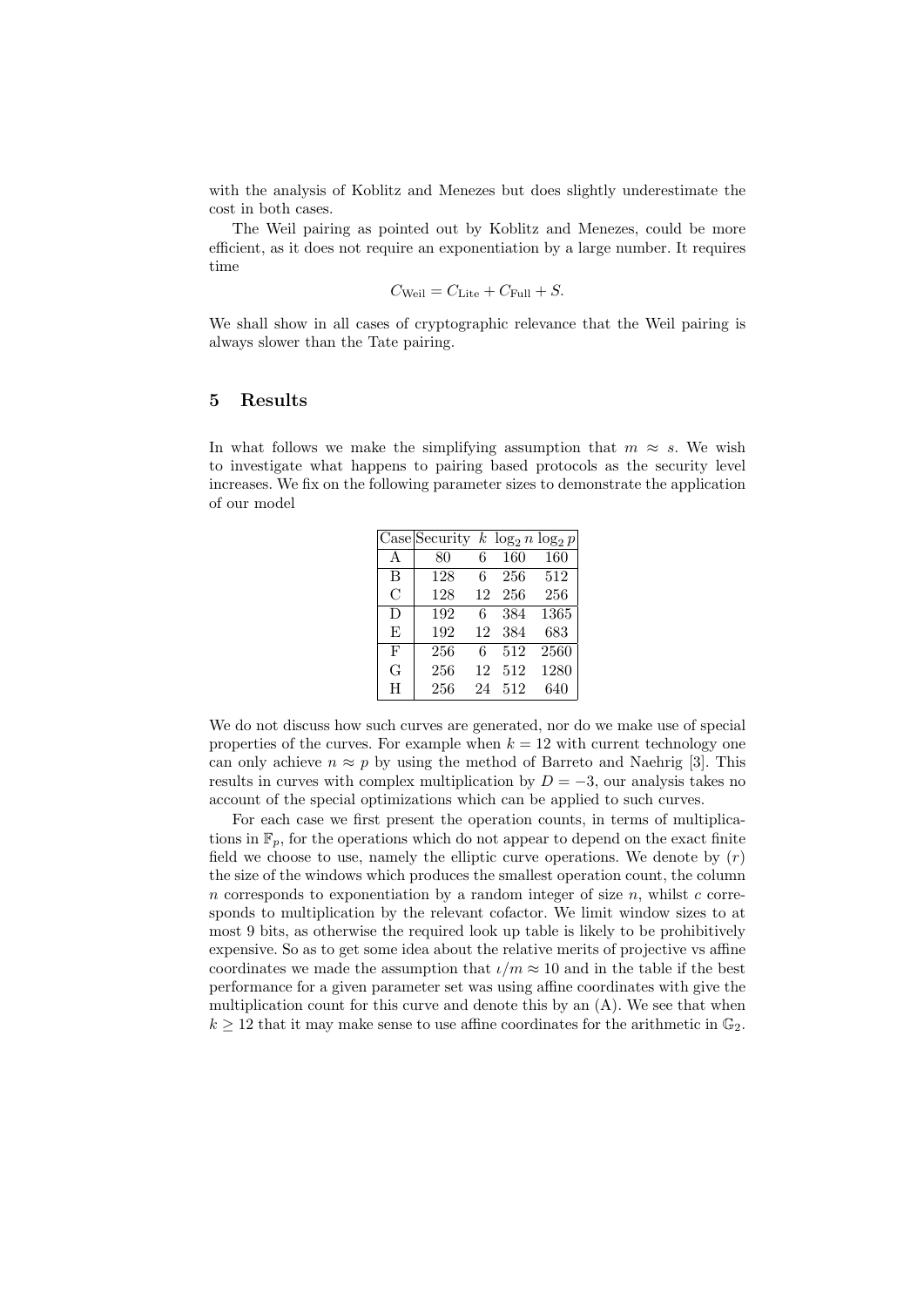|      | $E(\mathbb{F}_p)$ |                  |            |     | $\overline{E}(\mathbb{F}_{p^{k/2}})$ |        |                               |        |            |  |
|------|-------------------|------------------|------------|-----|--------------------------------------|--------|-------------------------------|--------|------------|--|
| Case | $\boldsymbol{n}$  |                  | $\epsilon$ |     |                                      | $\, n$ |                               |        | $\epsilon$ |  |
| А    | 1614              | $\left(4\right)$ |            |     | 8071                                 | (4)    | 15739                         | (5)    |            |  |
| Β    | 2535              | (5)              | 2535       | (5) | 12676                                | (5)    | 60767                         | (8)    |            |  |
| C    | 2535              | (5)              |            |     | 34813                                |        | (5)(A) 169000                 | (7)(A) |            |  |
| D    | 3760              | (6)              | 9369       | (6) | 18802                                | (5)    | 172356                        | (8)    |            |  |
| E    | 3760              | (5)              | 2946       | (5) |                                      |        | 51801 (5)(A) $ 483113$ (8)(A) |        |            |  |
| F    | 4973              |                  | (6) 19236  | (7) | 24865                                | (6)    | 329585                        | (9)    |            |  |
| G    | 4973              | (6)              | 7373       | (6) | 68671                                |        | (6)(A) 926142 (9)(A)          |        |            |  |
| Н    | 4973              | (6)              | 1229       | (4) | 164573                               |        | $(6)(A)$  2.2 $\cdot 10^6$    | (9)(A) |            |  |

We now turn to the operations which depend on the field representation, i.e. whether we use a pairing friendly or a cyclotomic field extension. There are two operations which are important, the pairing computation itself and exponentiation in  $G_{\Phi_k(p)}$  by an element of  $\mathbb{Z}_n$ . The pairing computation can itself either be computed by the Weil or Tate pairings. The results, in terms of estimated multiplications in  $\mathbb{F}_p$ , are presented in the following table. The  $(r)$  in the Tate column denotes the window size in the final exponentiation step, if Lucas sequences are faster we denote this by  $(L)$  and the operation count is for the application of Lucas sequences. In all cases using the Weil pairing method which used affine coordinates in the Full-Miller operation loop was the most efficient.

|               |              | Pairing Friendly            |                                                      | Cyclotomic Field |      |                              |  |  |
|---------------|--------------|-----------------------------|------------------------------------------------------|------------------|------|------------------------------|--|--|
|               |              | Pairing                     | $Exp$ in                                             | Pairing          |      | Exp in                       |  |  |
| Casel         | Weil<br>Tate |                             | $G_{\Phi_k(p)}$                                      | Weil<br>Tate     |      | $G_{\Phi_k(p)}$              |  |  |
| $\bf{A}$      | 19855        | 9120 (L)                    | 1411 (4)  18250                                      |                  | 8247 | (3) 1411<br>(4)              |  |  |
| B             | 31759        | 18738(5)                    | $2195(5)$ 29194 15916                                |                  |      | $(5) \overline{2195}$<br>(5) |  |  |
| $\mathcal{C}$ | 83757        | 43703(4)                    | 3502(5)                                              |                  |      |                              |  |  |
| D             | 47631        | 34664(6)                    | 3237 (5) 43786 29643                                 |                  |      | (5)<br>(6)3237               |  |  |
| Ε             | 125613       | 81751(5)                    | 5093(5)                                              |                  |      |                              |  |  |
| F             | 63503        | 56677 (6)                   | $4263\overline{(6)}\overline{58378}\overline{46431}$ |                  |      | (6)<br>$(6)$  4263           |  |  |
| G             |              | 167469 127831(6)            | 6633(6)                                              |                  |      |                              |  |  |
| Η             |              | 446087 331078 (5) 13743 (6) |                                                      |                  |      |                              |  |  |

We see that for all fields the Tate pairing is always more efficient than the Weil pairing, at least for the security sizes that are likely to be used in practice. This is more due to the use of the efficient exponentiation algorithm as compared to the efficient squaring algorithm for  $G_{\Phi_k(p)}$ . In addition Lucas sequences are only more efficient than the signed sliding window method for very small security parameters.

To compare the different values of  $k$  we need to estimate the relative difference in time needed to compute a multiplication in  $\mathbb{F}_p$ , for the different sizes of p. If we assume that each finite field multiplication is performed using a standard interleaved Montgomery multiplication then the total number of 32-bit by 32-bit multiplication instructions which are needed to be performed per  $\mathbb{F}_p$ multiplication is given by

$$
2 \cdot t \cdot (t+1),
$$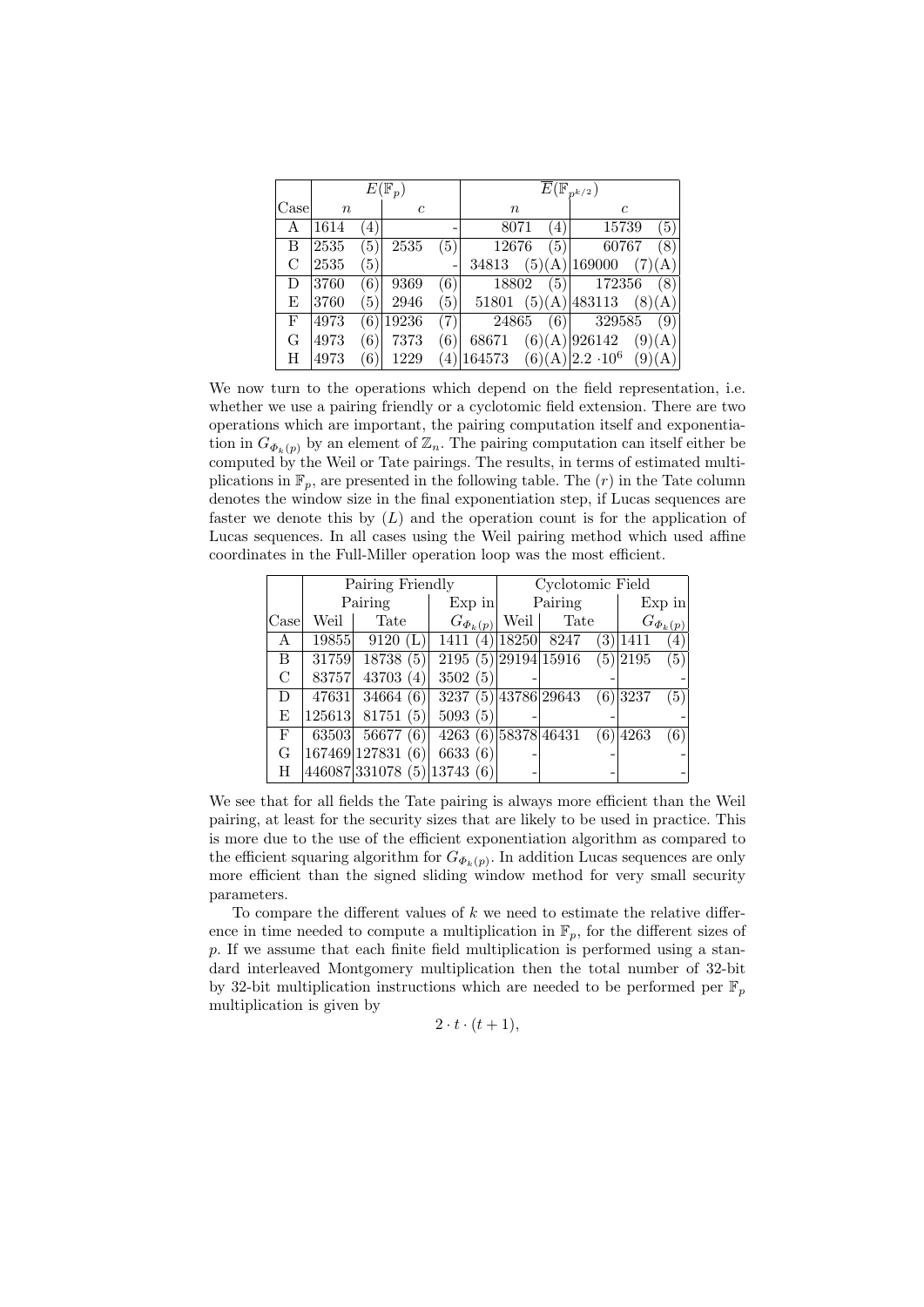where  $t = \log_2 p/32$ . This leads us to the following table, where we present the number of 32-bit by 32-bit multiplication instructions needed for the various operations.

|                |                    | Curve Operations |                                                   |                | Pairing Friendly Cyclotomic Field                                                             |  |                                 |                                                                                                                                                              |
|----------------|--------------------|------------------|---------------------------------------------------|----------------|-----------------------------------------------------------------------------------------------|--|---------------------------------|--------------------------------------------------------------------------------------------------------------------------------------------------------------|
|                | $E(\mathbb{F}_p)$  |                  | $\vert \qquad \overline{E}(\mathbb{F}_{p^{k/2}})$ |                |                                                                                               |  |                                 | $\left  \right $ Exp in Pairing Exp in                                                                                                                       |
| $ {\rm Case} $ | $\,n$              | $\epsilon$       | $\,n$                                             | $\mathfrak{c}$ |                                                                                               |  | Pairing $G_{\Phi_k(p)}$ Pairing | $G_{\varPhi_k(p)}$                                                                                                                                           |
| A              | $ 9.7 \cdot 10^4 $ |                  |                                                   |                |                                                                                               |  |                                 | $- 4.8\cdot10^5 9.4\cdot10^4 5.4\cdot10^5 8.5\cdot10^4 4.9\cdot10^5 8.4\cdot10^5 $                                                                           |
| B              |                    |                  |                                                   |                |                                                                                               |  |                                 | $1.3 \cdot 10^6 \mid 1.3 \cdot 10^6 \mid 6.8 \cdot 10^6 \mid 3.3 \cdot 10^7 \mid 1.0 \cdot 10^7 \mid 1.1 \cdot 10^6 \mid 8.6 \cdot 10^6 \mid 1.2 \cdot 10^6$ |
| $\mathcal{C}$  |                    |                  |                                                   |                | $ 3.6 \cdot 10^5 $ - $ 5.0 \cdot 10^6 2.4 \cdot 10^7 6.2 \cdot 10^6 1.1 \cdot 10^6 $          |  |                                 |                                                                                                                                                              |
| D              |                    |                  |                                                   |                |                                                                                               |  |                                 | $\frac{1.4 \cdot 10^7}{3.4 \cdot 10^7}{3.4 \cdot 10^7}{7.0 \cdot 10^7}{6.4 \cdot 10^8}{1.3 \cdot 10^8}{1.2 \cdot 10^7}{1.1 \cdot 10^8}{1.2 \cdot 10^7}$      |
| E              |                    |                  |                                                   |                | $ 3.6 \cdot 10^6 2.8 \cdot 10^6 4.9 \cdot 10^7 4.6 \cdot 10^8 7.8 \cdot 10^7 4.8 \cdot 10^6 $ |  |                                 |                                                                                                                                                              |
| F              |                    |                  |                                                   |                |                                                                                               |  |                                 | $\frac{6.4 \cdot 10^7}{2.5 \cdot 10^8}{3.2 \cdot 10^8}{4.3 \cdot 10^9}{7.3 \cdot 10^8}{5.5 \cdot 10^7}{6.0 \cdot 10^8}{5.5 \cdot 10^7}$                      |
| G              |                    |                  |                                                   |                | $ 1.6 \cdot 10^7 2.4 \cdot 10^7 2.2 \cdot 10^8 3.0 \cdot 10^9 4.2 \cdot 10^8 2.2 \cdot 10^7 $ |  |                                 |                                                                                                                                                              |
| H              |                    |                  |                                                   |                | $ 4.0 \cdot 10^6 1.0 \cdot 10^6 1.4 \cdot 10^8 1.8 \cdot 10^9 2.8 \cdot 10^8 1.1 \cdot 10^7 $ |  |                                 |                                                                                                                                                              |

From the table one can see that the main advantage in using values of  $k$  which are larger than 6 is in the basic elliptic curve operations over  $\mathbb{F}_p$ , rather than in the pairing computation. For the pairing computation one gains some advantage for using large values of  $k$ , but this is not as pronounced as for the elliptic curve operations.

However, elliptic curve operations are relatively cheap in comparison to pairing calculation and so the performance improvement will not be so pronounced. Except, for protocols in which one party only needs to perform elliptic curve operations in  $\mathbb{F}_p$ , such as the encryptor in the Sakai–Kasahara KEM [7]. It does however imply that for pairing based protocols one should not neglect selecting parameter values which speed up the elliptic curve operations and not just the pairing calculation.

However, our estimates are on the conservative side for arithmetic in cyclotomic fields at high security levels. This is for a number of reasons. The overhead in not having to deal with different values of  $k$  and  $f_0$  means that the library overhead in using cyclotomic fields of degree six will be less than for pairing friendly fields. Recall, we have not given accurate cycle counts, but simply estimated the number of multiplication instructions needed.

One should also bear in mind that larger values of  $k$  mean that one can shrink the bandwidth required in communication if one is communicating elements in  $E(\mathbb{F}_p)$ , since a larger value of k corresponds to a smaller value of p.

## 6 Acknowledgements

The authors would like to thank Mike Scott, for a some insightful comments which improved this paper.

## References

1. R.M. Avanzi. On Multi-exponentiation in Cryptography. In Cryptology ePrint Archive, Report 2002/154, 2002.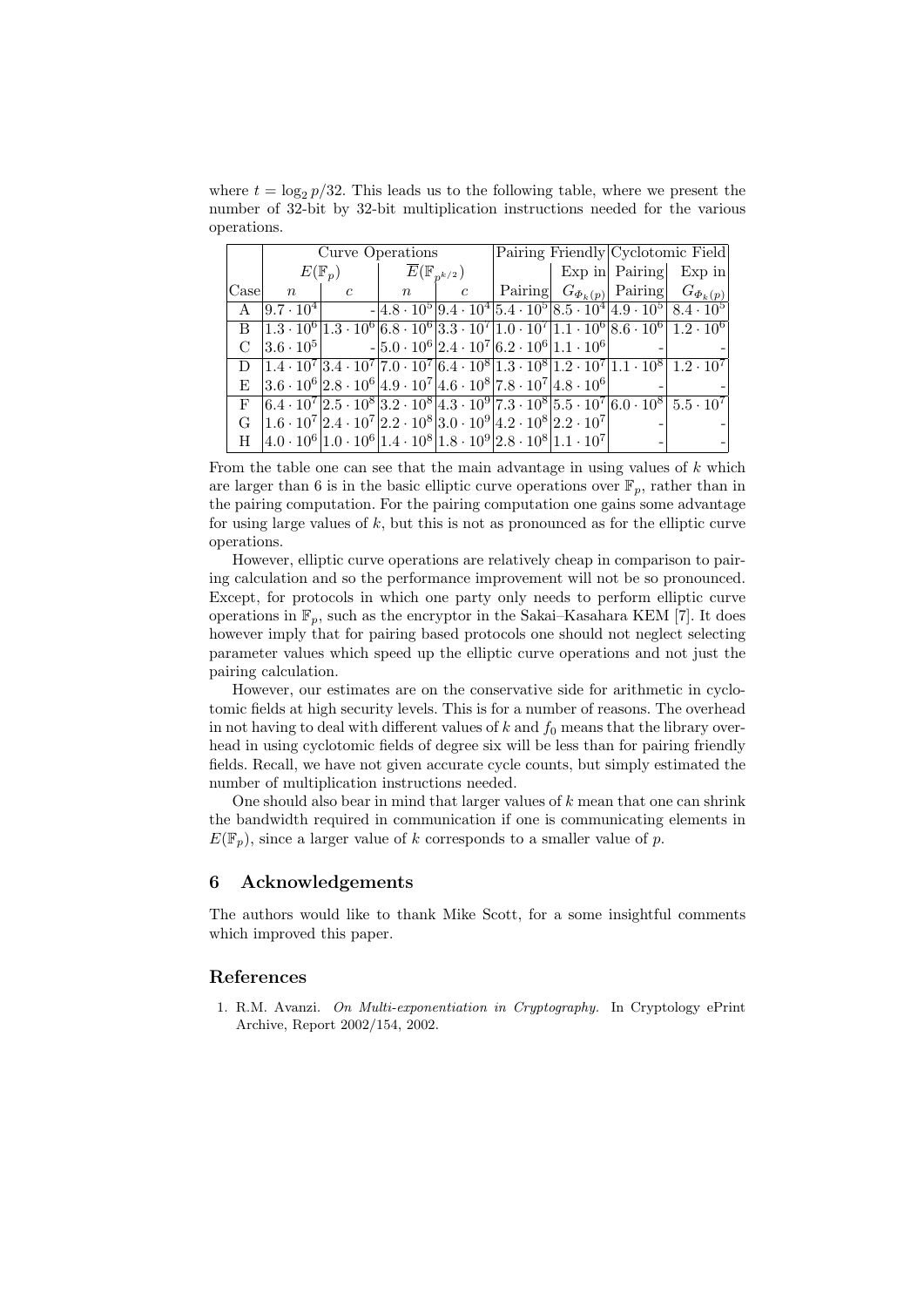- 2. R. M. Avanzi and P. Mihailescu. Generic efficient arithmetic algorithms for PAFFs (Processor Adequate Finite Fields) and related algebraic structures. In Selected Areas in Cryptology – SAC 2003, Springer-Verlag LNCS 3006, 320–334, 2004.
- 3. P.S.L.M. Barreto and M. Naehrig. Pairing-friendly elliptic curves of prime order. Preprint, 2005.
- 4. I.F. Blake, G. Seroussi and N.P. Smart. Elliptic Curves in Cryptography. Cambridge University Press, 1999.
- 5. D. Boneh and M. Franklin. Identity-based encryption from the Weil pairing. SIAM Journal of Computing, 32, 586–615, 2003.
- 6. F. Brezing and A. Weng. Elliptic Curves Suitable for Pairing Based Cryptography. Designs, Codes and Cryptography, 37, 133–141, 2005.
- 7. M. Cheng, L. Chen, J. Malone-Lee and N.P. Smart. An Efficient ID-KEM Based On The Sakai-Kasahara Key Construction. To appear, 2006.
- 8. M. van Dijk, R. Granger, D. Page, K. Rubin, A. Silverberg, M. Stam and D. Woodruff. Practical cryptography in high dimensional tori. In Advances in Cryptology – EUROCRYPT 2005, Springer-Verlag LNCS 3494, 234–250, 2005.
- 9. R. Granger, D. Page and M. Stam. A Comparison of CEILIDH and XTR. In Algorithmic Number Theory Symposium – ANTS VI, Springer-Verlag LNCS 3076, 235–249, 2004.
- 10. N. Koblitz and A. Menezes. Pairing-based Cryptography at High Security Levels. In Cryptography and Coding, Springer-Verlag LNCS 3796, 13–36, 2005.
- 11. A. K. Lenstra and E. Verheul. The XTR Public Key System. In Advances in Cryptology – CRYPTO 2000, Springer LNCS 1880, 1–19, 2000.
- 12. S. Lim, S. Kim, I. Yie, J. Kim and H. Lee. *XTR extended to*  $GF(p^{6m})$ . In Selected Areas in Cryptography – SAC 2001, Springer LNCS 2259, 301–312, 2001.
- 13. M. Scott and P.S.L.M. Barreto. Compressed Pairings. In Advances in Cryptology – CRYPTO 2004, Springer-Verlag LNCS 3152, 140–156, 2004.
- 14. M. Stam. Speeding up Subgroup Cryptosystems. PhD Thesis, T.U. Eindhoven, 2003.
- 15. M. Stam and A. Lenstra. Efficient Subgroup Exponentiation in Quadratic and Sixth Degree Extensions. In Cryptographic Hardware and Embedded Systems – CHES 2002, Springer-Verlag LNCS 2523, 318–332, 2002.
- 16. M. Stam and A. K. Lenstra. Speeding Up XTR. In Advances in Cryptology ASIACRYPT 2001, Springer LNCS 2248, 125–143, 2001.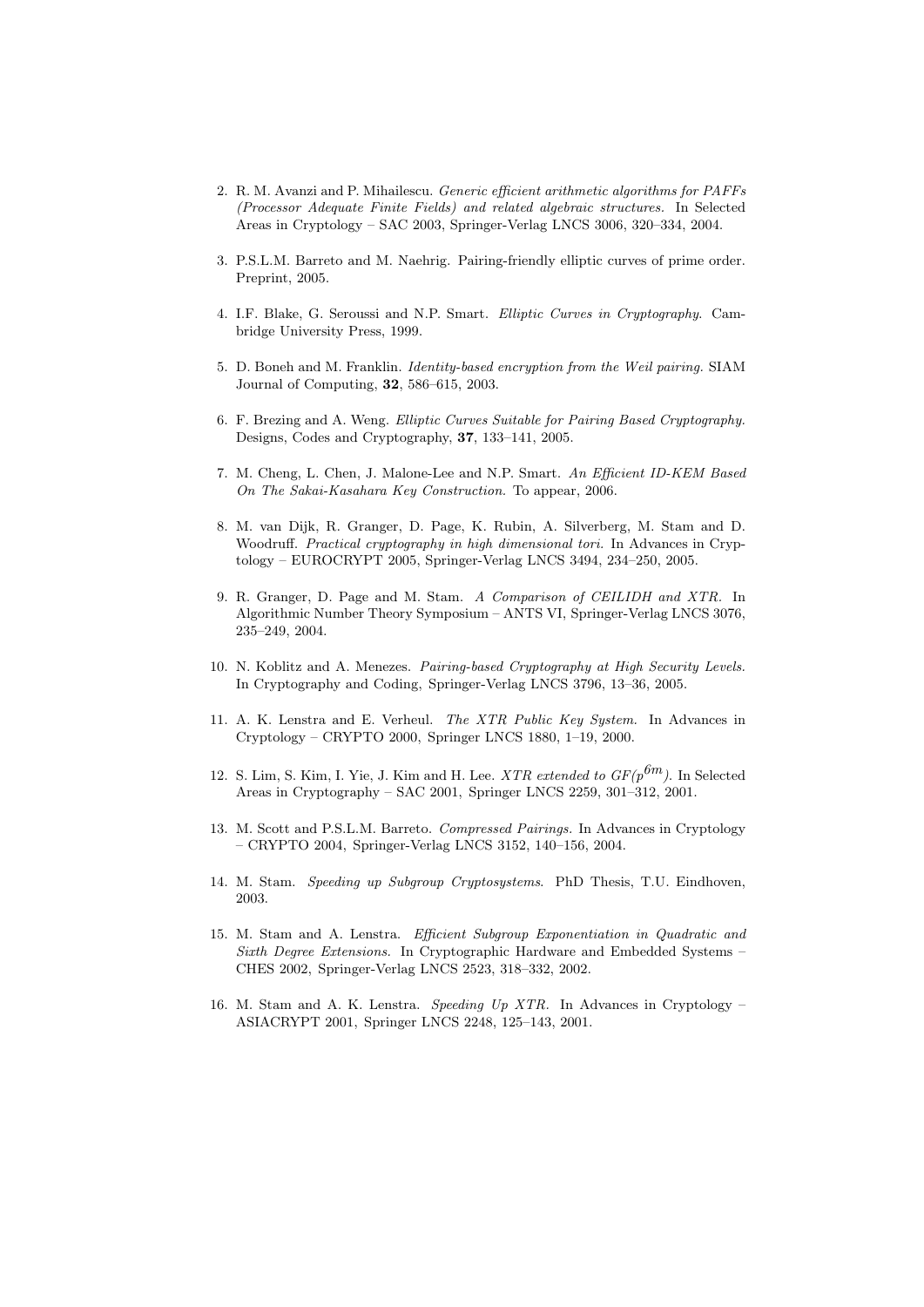A Squaring formulae for  $G_{\Phi_k(p)}$  for pairing friendly fields and  $k = 12$  and  $k = 24$ 

A.1  $k = 12$ 

 $b_0 = 3 a_0^2 - 6 f_0 a_3 a_9 - 3 f_0 a_6^2 - 2 a_0,$  $b_1 = -6 f_0 a_{11} a_2 - 6 f_0 a_5 a_8 + 2 a_1,$  $b_2 = 3 a_1^2 - 6 f_0 a_4 a_{10} - 3 f_0 a_7^2 - 2 a_2$  $b_3 = -6 f_0 a_6 a_9 + 6 a_0 a_3 + 2 a_3,$  $b_4 = -3 f_0 a_8^2 - 6 f_0 a_{11} a_5 + 3 a_2^2 - 2 a_4,$  $b_5 = -6 f_0 a_7 a_{10} + 6 a_4 a_1 + 2 a_5,$  $b_6 = -3 f_0 a_9^2 + 6 a_0 a_6 + 3 a_3^2 - 2 a_6,$  $b_7 = 6 a_5 a_2 - 6 f_0 a_{11} a_8 + 2 a_7,$  $b_8 = -3 f_0 a_{10}^2 + 3 a_4^2 + 6 a_7 a_1 - 2 a_8,$  $b_9 = 6 a_6 a_3 + 6 a_0 a_9 + 2 a_9,$  $b_{10} = -3 f_0 a_{11}^2 + 3 a_5^2 + 6 a_8 a_2 - 2 a_{10}$  $b_{11} = 6 a_{10} a_1 + 6 a_7 a_4 + 2 a_{11}.$